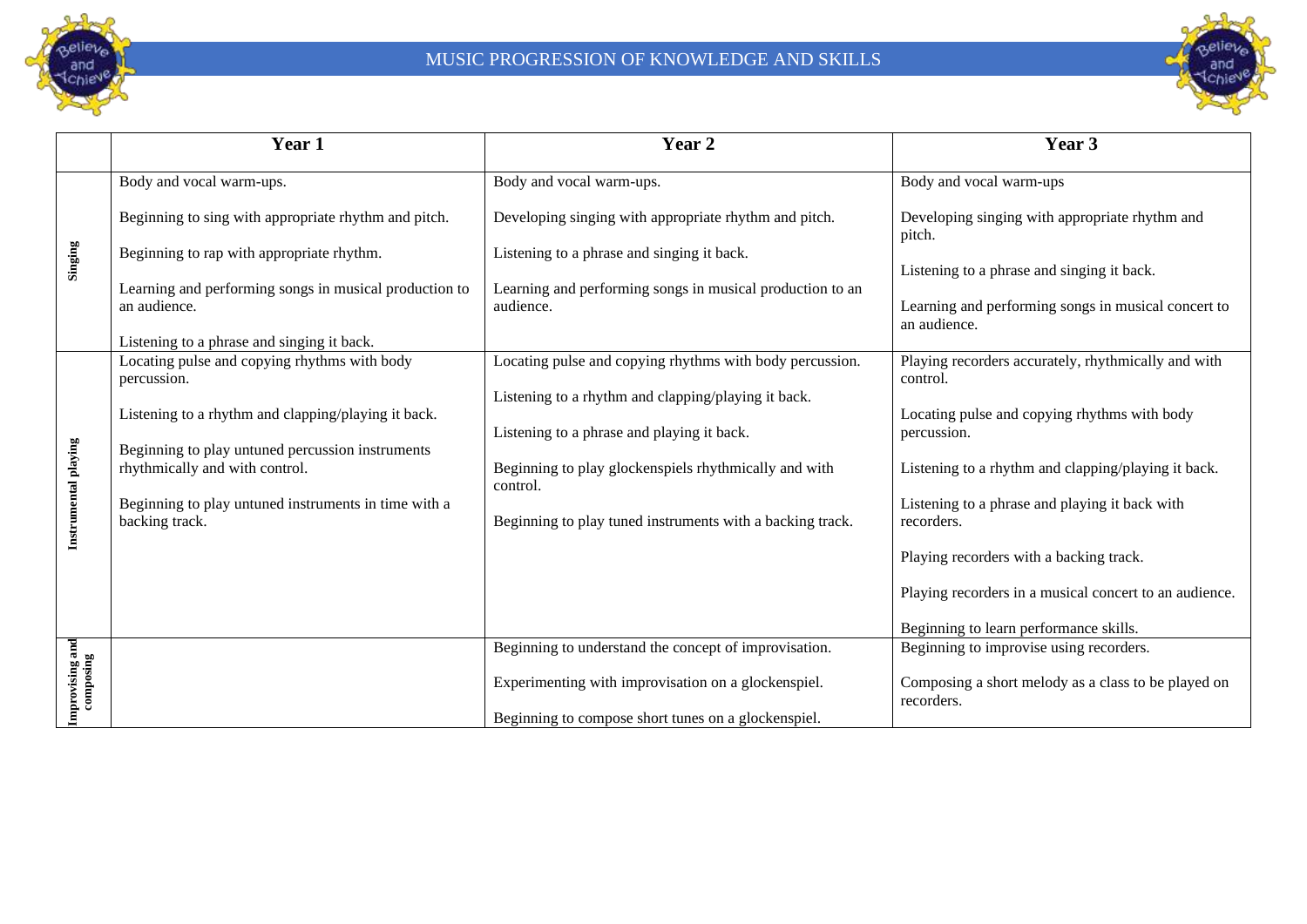



|                                       | Year 1                                                                                                                                                                                                                                                             | <b>Year 2</b>                                                                                                                                                                                      | Year 3                                                                                                                                                                                                                          |
|---------------------------------------|--------------------------------------------------------------------------------------------------------------------------------------------------------------------------------------------------------------------------------------------------------------------|----------------------------------------------------------------------------------------------------------------------------------------------------------------------------------------------------|---------------------------------------------------------------------------------------------------------------------------------------------------------------------------------------------------------------------------------|
| Listening and appraising              | Begin to give opinions on music listened to.<br>Begin to say what they can hear, including tempo, pitch<br>and dynamics.<br>Listening to a phrase and singing it back.<br>Begin to understand stylistic features of blues, baroque,<br>latin, bhangra, folk, funk. | Develop ability to say what they can hear, including tempo,<br>pitch and dynamics.<br>Listening to a phrase and playing/singing it back.<br>Develop ability to give opinions on music listened to. | Listening to a phrase and playing/singing it back.<br>Develop ability to say what they can hear, including<br>tempo, pitch, instrumentation and dynamics.<br>Beginning to explain reasons for opinions of music<br>listened to. |
| $_{\rm{satf}}$<br>notation<br>Reading |                                                                                                                                                                                                                                                                    | Beginning to understand basic staff notation, including how<br>pitch and duration are represented.                                                                                                 | Beginning to apply knowledge of reading staff notation<br>to playing the recorders.                                                                                                                                             |
| History of music                      | Areas covered – Reggae, Classical, Contemporary,<br>Hip-Hop, Pop, Rock<br>Begin to understand stylistic features of blues, baroque,<br>latin, bhangra, folk, funk.                                                                                                 | Areas covered – Reggae, World Music.                                                                                                                                                               | Areas covered $-$ Reggae, Pop $-$ artist study of The<br>Beatles.                                                                                                                                                               |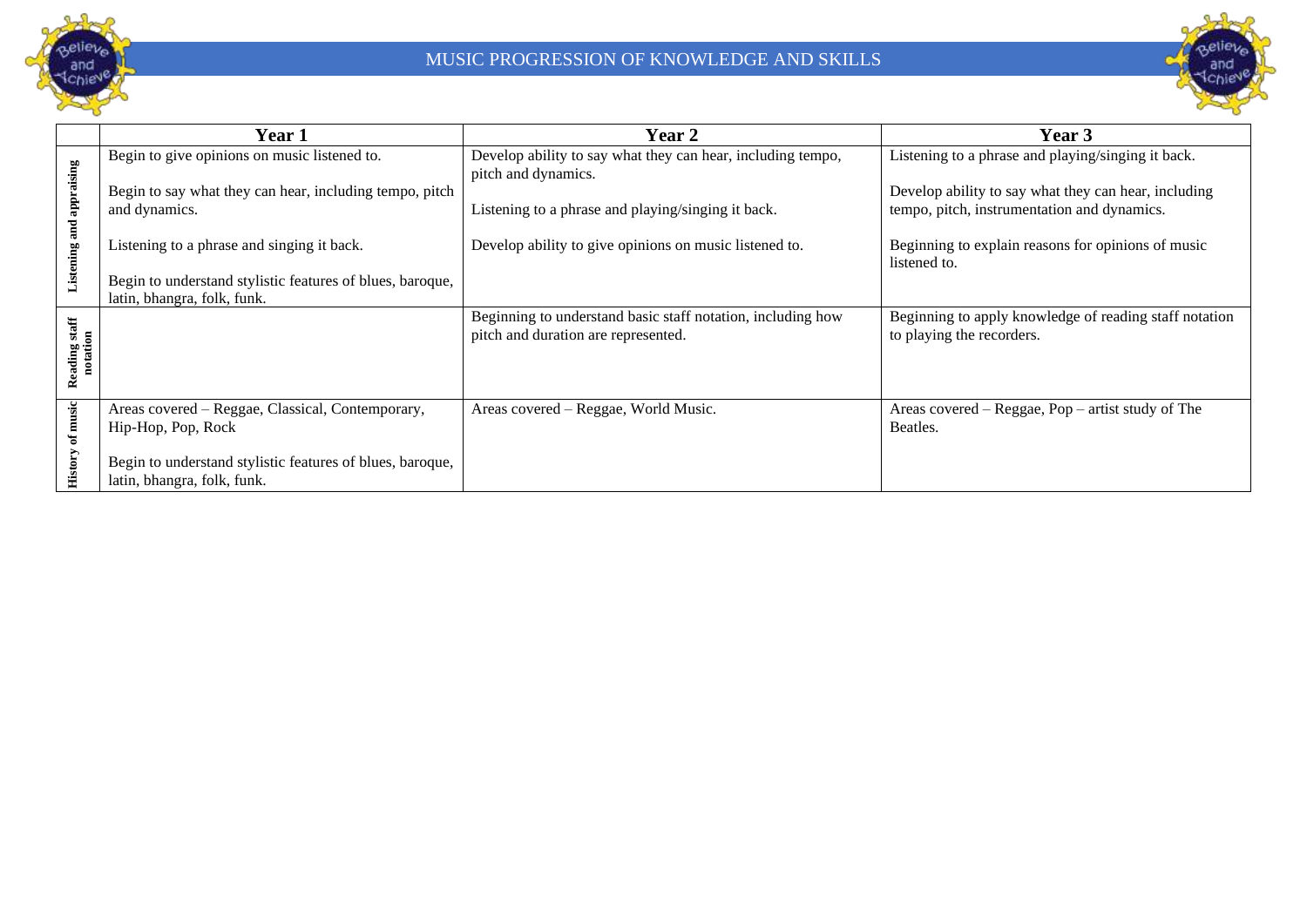



|                      | Year 4                                                                                                                            | Year 5                                                                                                               | Year 6                                                                                                                              |
|----------------------|-----------------------------------------------------------------------------------------------------------------------------------|----------------------------------------------------------------------------------------------------------------------|-------------------------------------------------------------------------------------------------------------------------------------|
| Singing              | Body and vocal warm-ups                                                                                                           | Body and vocal warm-ups                                                                                              | Body and vocal warm-ups                                                                                                             |
|                      | Developing singing with appropriate rhythm, pitch and<br>dynamics.                                                                | Develop singing with appropriate rhythm, pitch and dynamics.<br>Listening to a phrase and singing it back.           | Developing singing with appropriate rhythm, pitch<br>and dynamics.                                                                  |
|                      | Listening to a phrase and singing it back.                                                                                        | Learning and performing songs in a concert to an audience.                                                           | Listening to a phrase and singing it back.                                                                                          |
|                      | Learning and performing songs in production to an<br>audience.                                                                    |                                                                                                                      | Learning and performing songs in production to an<br>audience.                                                                      |
|                      | Use rhythm appropriate when rapping.                                                                                              |                                                                                                                      | Use rhythm appropriate when rapping.                                                                                                |
|                      |                                                                                                                                   |                                                                                                                      | Sing as an ensemble where two groups of children are<br>singing different parts against each other (melody and<br>backing singers). |
| Instrumental playing | Playing djembe drums accurately, rhythmically and with<br>control.                                                                | Play ukuleles accurately, rhythmically and with control, both<br>strumming chords and plucking melodies.             | Play keyboards accurately, rhythmically and with<br>control.                                                                        |
|                      | Playing steel pans accurately, rhythmically and with<br>control.                                                                  | Locating pulse and copying rhythms with body percussion.<br>Listening to a rhythm and clapping it back.              | Begin to utilise correct fingering when playing<br>keyboards.                                                                       |
|                      | Playing tuned percussion (glockenspiels, xylophones and<br>metallophones) accurately, rhythmically and with<br>control.           | Playing ukuleles with a backing track.                                                                               |                                                                                                                                     |
|                      | Locating pulse and copying rhythms with body<br>percussion.                                                                       | Playing as part of an ensemble where different groups of<br>children are playing different parts on the instruments. |                                                                                                                                     |
|                      | Listening to a rhythm and clapping/playing it back.                                                                               |                                                                                                                      |                                                                                                                                     |
|                      | Playing djembes with a backing track.                                                                                             |                                                                                                                      |                                                                                                                                     |
|                      | Playing steel pans in a musical concert to an audience.                                                                           |                                                                                                                      |                                                                                                                                     |
|                      | Beginning to learn performance skills.                                                                                            |                                                                                                                      |                                                                                                                                     |
|                      | Beginning to play as part of an ensemble where different<br>groups of children are playing different parts on the<br>instruments. |                                                                                                                      |                                                                                                                                     |